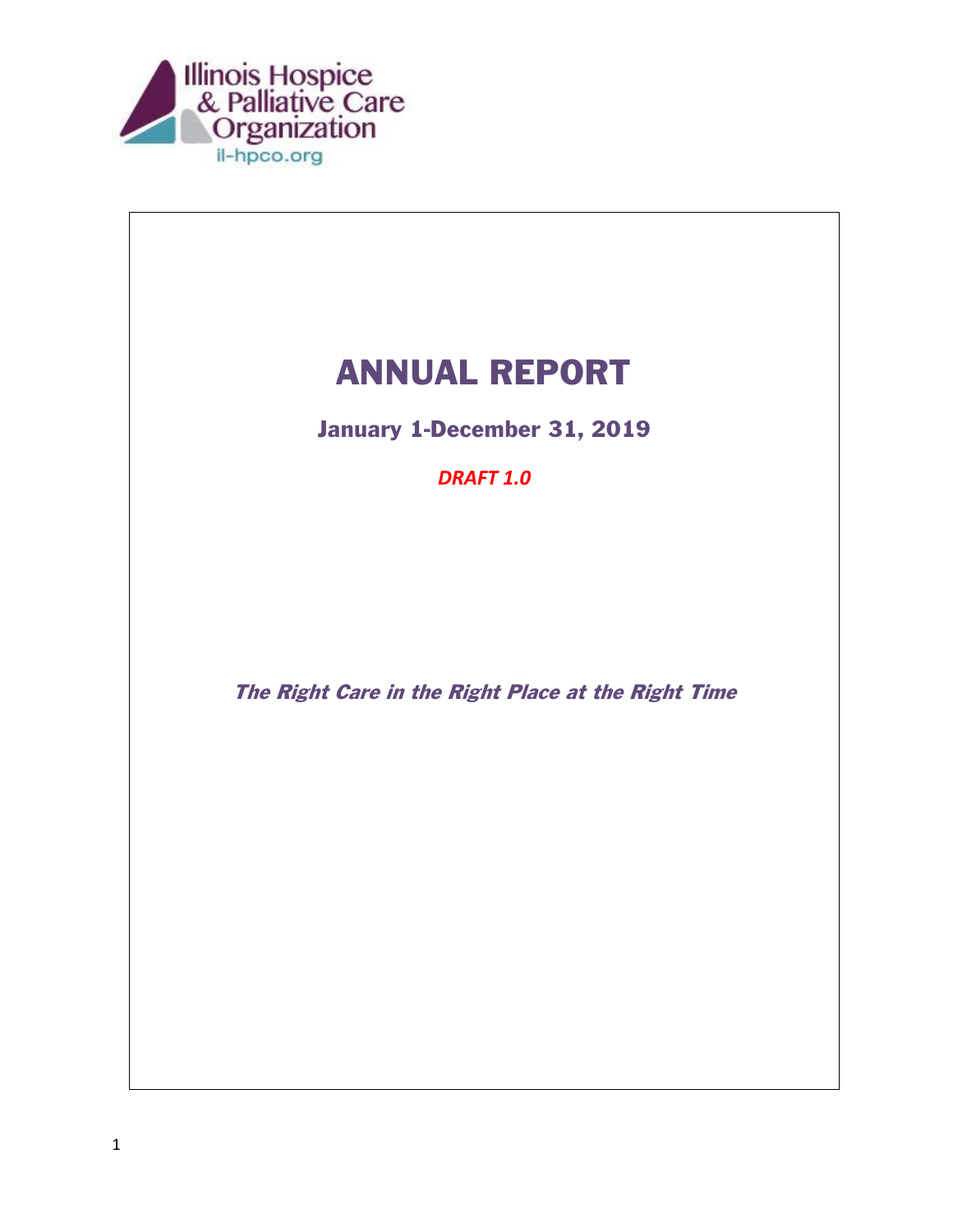

The Illinois Hospice and Palliative Care Organization (IL HPCO) was founded in 1980 and is committed to promoting and enhancing end of life care in the state of Illinois, through education, advocacy, technical and supportive services.

## IL HPCO's Mission

# To expand access to exceptional hospice and palliative care for patients and families coping with the close of life experience.

The object of hospice care is to treat the whole person, not the disease. It is familycentered care that addresses the physical, spiritual, emotional, and practical needs of a patient with a life-threatening illness. An interdisciplinary team of health care professionals work with the patient and family to design and implement a plan of care unique to each patient.

## 2019 Accomplishments

IL-HPCO continues to grow and expand value to its members. In 2018 the IL-HPCO Board established two priorities which have governed the activities of this organization for the past two years: **Education and Advocacy**. IL-HPCO has accomplished much in these areas and others, as outlined below:

- Won a seat at the table of IAMHP/HFS/MCO Monthly Monday Meetings, finally hospice is an agenda item focusing on billing and payment issues with MCO leaders.
- Provided three audio conferences on Payment & Billing to all IL-HPCO members
- Established quarterly meetings with Providers and Payers collaborating with the Illinois Association of Managed Health Plans (IAMHP), now being upgraded to "Hospice 101" to educate payers on Hospice and maintain the relationships between Providers and **Payers**
- Established quarterly meeting with HFS and IAMHP
- Held three Regional Meetings in Champaign, Moline, and Northfield at Medline
- Maintained two seats at Palmetto GBA and sent representatives to meetings three times a year, driving the agenda and continuing networking and support with Palmetto
- Initiated monthly calls with HFS on specific billing and payment issues and sharing with IL-HPCO Reimbursement/Finance Committee
- Convinced Illinicare to change its authorization process for physician visits
- Effective Jan 1, 2020, agencies no longer have to obtain an authorization
- Launched a Task Force on Elimination of Room and Board Payment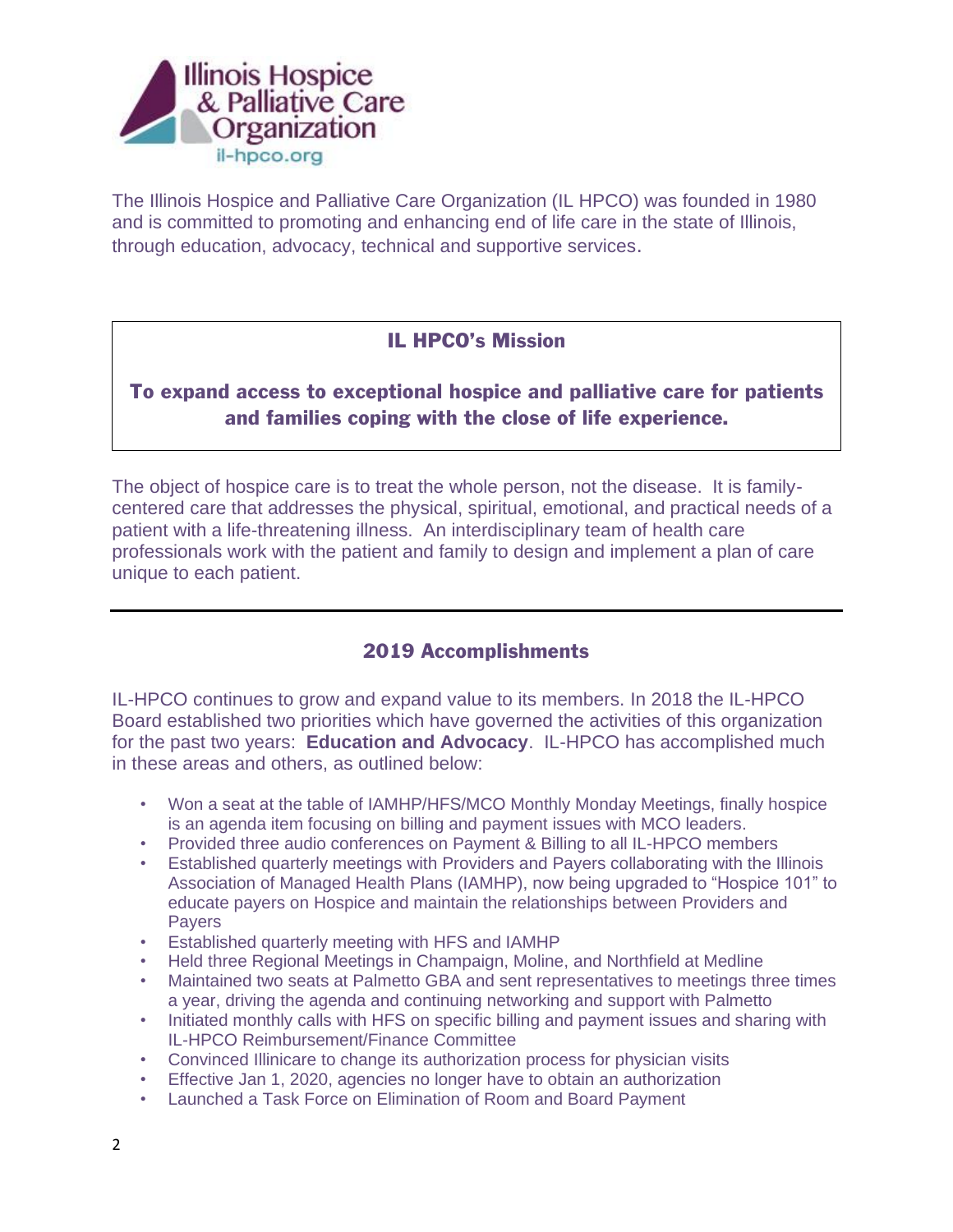

- Developed a Coalition on Elimination of Room and Board Pass Through with Illinois Healthcare Association (IHCA) and Leading Age.
- Held an ADVOCACY DAY in Springfield in April
- Conducted ~15 Legislative Visits to IL Senators and Representatives in their district offices: Rep. Fran Hurley; Rep Mike Unes; Sen Laura Fine; Rep Michelle Mussman; Sen Julie Morris; Rep Greg Harris; Sen Heather Steans; Rep Jim Durkin; and Rep Art Turner
- Met with new HFS appointed Director Theresa Eagleson, Kellly Cuningham-Deputy Administrator and Doug Elwell-Medicaid Administrator in Springfield in April
- Advocated for Pediatric Palliative Care at Home bill SB1105 with GIPPCC which received approval in IL House and Senate
- Established definition of Palliative Care with IDPH to be used state-wide.
- Engaged IDPH Officials in ongoing discussions about POLST IL
- Sent two POLST representatives to National POLST Committee meeting
- Engaged IDPH Officials in ongoing discussions about POLST IL
- Sent two POLST representatives to National POLST Committee meeting
- Co-hosted interdisciplinary roundtable at Northwestern Univ on POLST
- Established membership with CAPC which will offer IL-HPCO members discount on Palliative Care memberships
- Mentored new Wisconsin state organization following offering hospices in WI IL-HPCO member discounts through mid--2019
- Maintained a stakeholder Board of Directors, including over 50% Provider Leaders
- Welcomed three new Board members: Laurie Sievert-Northern Illinois Hospice; Ellen Byrne; and Doug Irvin-Vitas.
- Published six Newsletters
- Provided *Hospice News Network* to all IL-HPCO members monthly
- Strengthened strategic partnership with GIPPCC, NHPCO Council of States, NHPCO Education Committee, IDHP Advisory Board on Hospice and Palliative Care, and CAPC.
- Sustained Annual Conference Attendance and net revenue
- Increased Sponsorships at the Platinum and Exhibitor level
- Offered Hospice Home Webinars at discount to all IL-HPCO members
- Supported HPV Meetings
- Educated IL-HPCO members through Regional Meetings and at Future Forum on new Alzheimer's Disease and Dementia Training Regulations.
- Conducted PR with talks at the Japanese Mutual Aid Society and the Japanese American Service Committee
- Met with new HFS appointed Director Theresa Eagleson, Kellly Cuningham-Deputy Administrator and Doug Elwell-Medicaid Administrator in Springfield in April.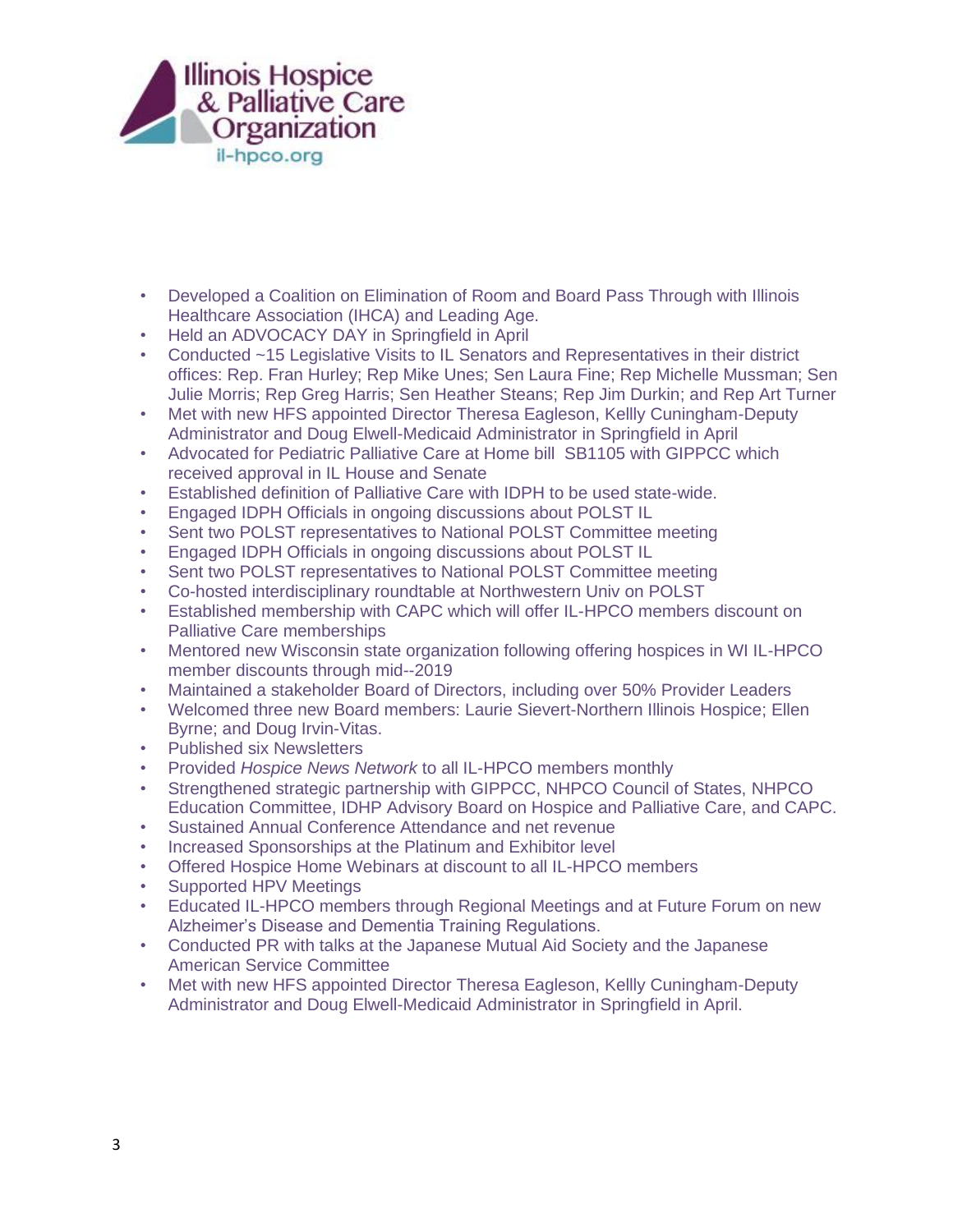

#### 2020 Goals

- Elimination of Room and Board Pass Through
- Establish a Medicaid Home-Based Pediatric Care Benefit
- Grow Membership with at least three new members
- Determine non-dues income sources
- Coordinate District Legislative visits with IL-HPCO Members
- Hold Advocacy Day in Spring and in Fall
- Attend TRIPLE A breakfasts as PR outreach
- Host Legislative Open House at Joliet Area Community Hospice for Legislators and IL HPCO members
- Establish Chaplain Network
- Continue Financial/Reimbursement Network with IAMHP, HFS and other strategic alliances
- Develop Billing Guidelines Handbook
- Palliative Care in the Community focus with IL-HPCO Workgroup
- Quarterly Regional Meetings
- Quarterly Reimbursement Audio Conferences
- Quarterly meetings with IL-HPCO member payment leaders and MCO leaders
- Quarterly meetings with IL-HPCO member payment leaders and IL DHFS
- Annual Education Pre-Conference in Naperville October 14—Future Forum
- Annual Education Conference in Naperville October 15
- Webinars and other e-learning opportunities
- Educational opportunities with strategic partners, GIPPCC, POLST, Weatherbee, Hospice Home Network; NHPCO; CAPC; IDPH; ISMS;
- Ongoing enhancement of Website Content, Resources and Communications
- POLST: eliminate witness signature recognize National POLST form; Allow physician/APN/PA or 2+esident to examine and certify a person has a qualifying condition to sign POLST DNR order; Establish protocol for an authorized surrogate to revoke a POLST executed by a competent individual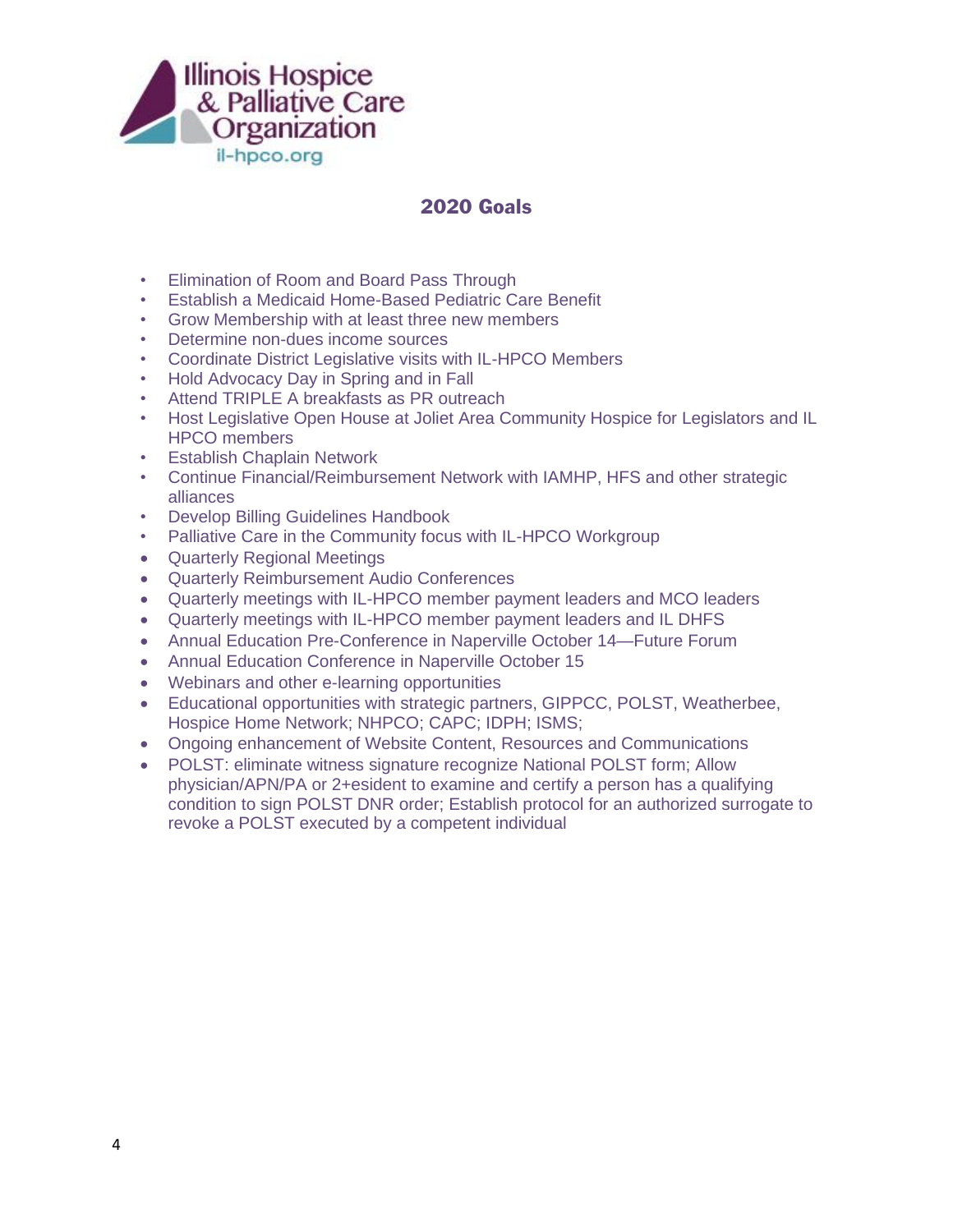

#### **Membership** 2019

**Blessing Hospice & Palliative Care BJC (NEW) Divine Hospice and Palliative Care Family Hospice of Belleville FHN Hospice Heartland Hospice/Northbrook (NEW) Heartland Hospice/Westmont Heritage Healthcare Hospice of Calumet Area Hospice of Kankakee Joliet Area Community Hospice JourneyCare Kish Hospice Kindred (NEW) Lincolnland Hospice/Sarah Bush Loyola Medicine Hospice Maple Creek Hospice Memorial Home Services Hospice Northern Illinois Hospice Peace Hospice Amita Rainbow Hospice & Palliative Care Residential Hospice-Northern IL Residential Hospice-Southern IL Safe Haven Hospice Seasons Hospice & Palliative Care Serenity Hospice Transitions Hospice Vitas Healthcare #31 Vitas Healthcare #35 Vitas Healthcare #37 Vitas Healthcare #38 Vitas Healthcare #73**